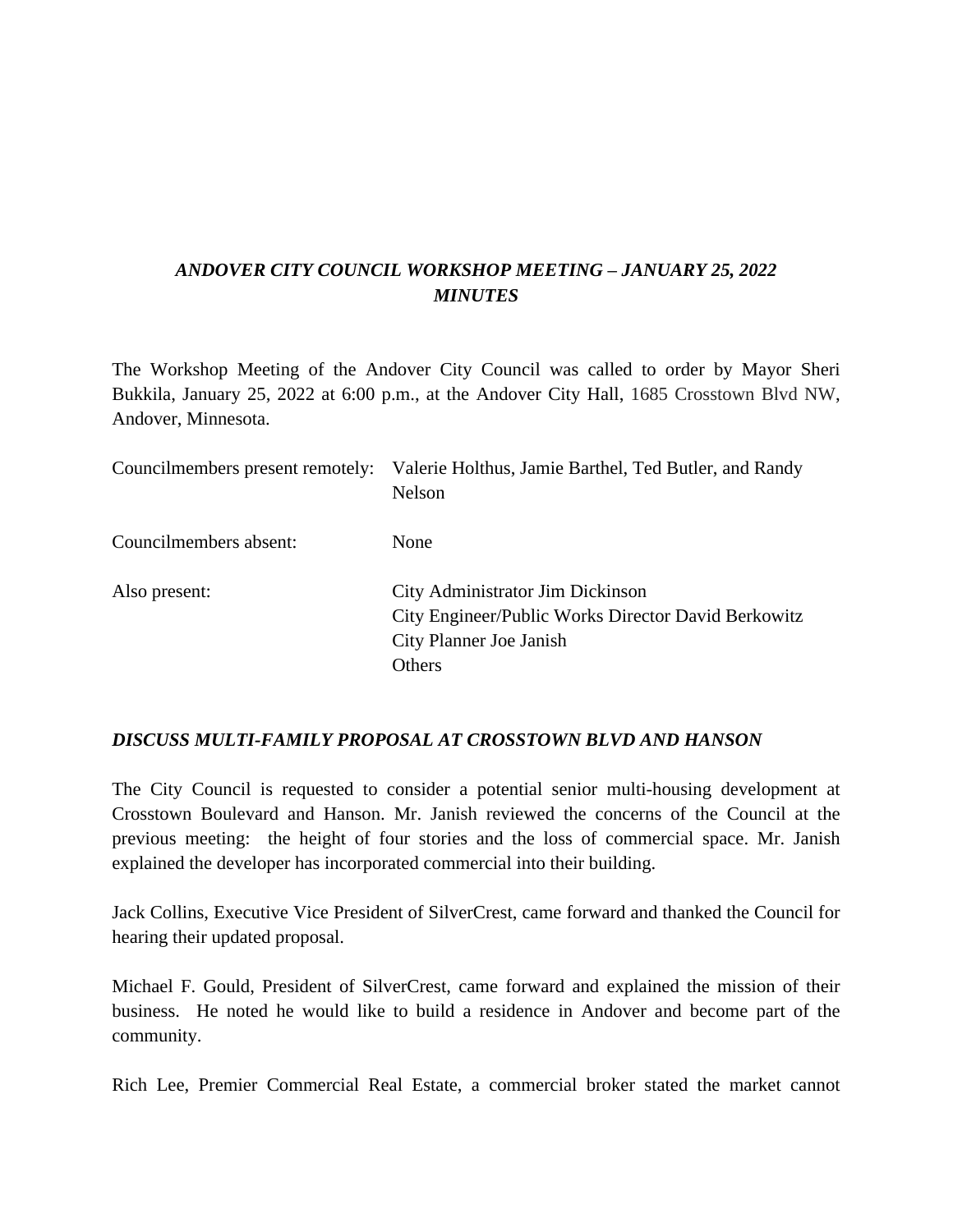support a chain business. He noted there is interest from smaller businesses but doesn't believe they could afford the rent. He explained a restaurant could take up most of the square footage and if they couldn't get a restaurant, it could accommodate 4-5 smaller businesses focusing on professional services.

Mr. Gould stated the property is planned to have a right-in, right-out access which limits commercial properties. Mr. Dickinson displayed a drawing of the proposal and identified access points and parking.

Mr. Gould stated a restaurant will work, but it just needs to be the right kind of restaurant that would close around 9 p.m.

Councilmember Butler stated his concern was the complete shift from commercial to residential. He stated he likes the commercial aspect presented but does not want to regret giving up on commercial at this location.

Mr. Lee stated the land has been developable for quite a while and hasn't received much interest. He noted that it could be sitting vacant for several more years. Mayor Bukkila stated the cost of the parcel was higher than market rate. Mr. Lee stated the City has the opportunity to have both commercial and residential.

Mr. Collins stated the wellness center is open to the public and includes a pool, fitness area, classes, locker rooms, and therapy space. He stated the bistro is open to the public as well. Mr. Collins stated they will employ around 70 full-time employees.

Councilmember Holthus asked for an explanation of the difference between the wellness center and what the YMCA can offer. Mr. Collins stated the two facilities are very different. He pointed out their facility in Maple Grove that is near the community center and a Lifetime Fitness. He stated seniors couldn't wait to use the new facility because they are with people their own age and feel more comfortable. Mr. Gould stated the pool temperature is significantly warmer. Mr. Collins stated staff are available to help acclimate seniors to the wellness center.

Councilmember Nelson stated Andover is going to need more commercial as it grows. He also has a concern with the height of the building. He stated there can be more commercial in the area. Councilmember Nelson stated it will get a lot of activity from the Community Center and schools.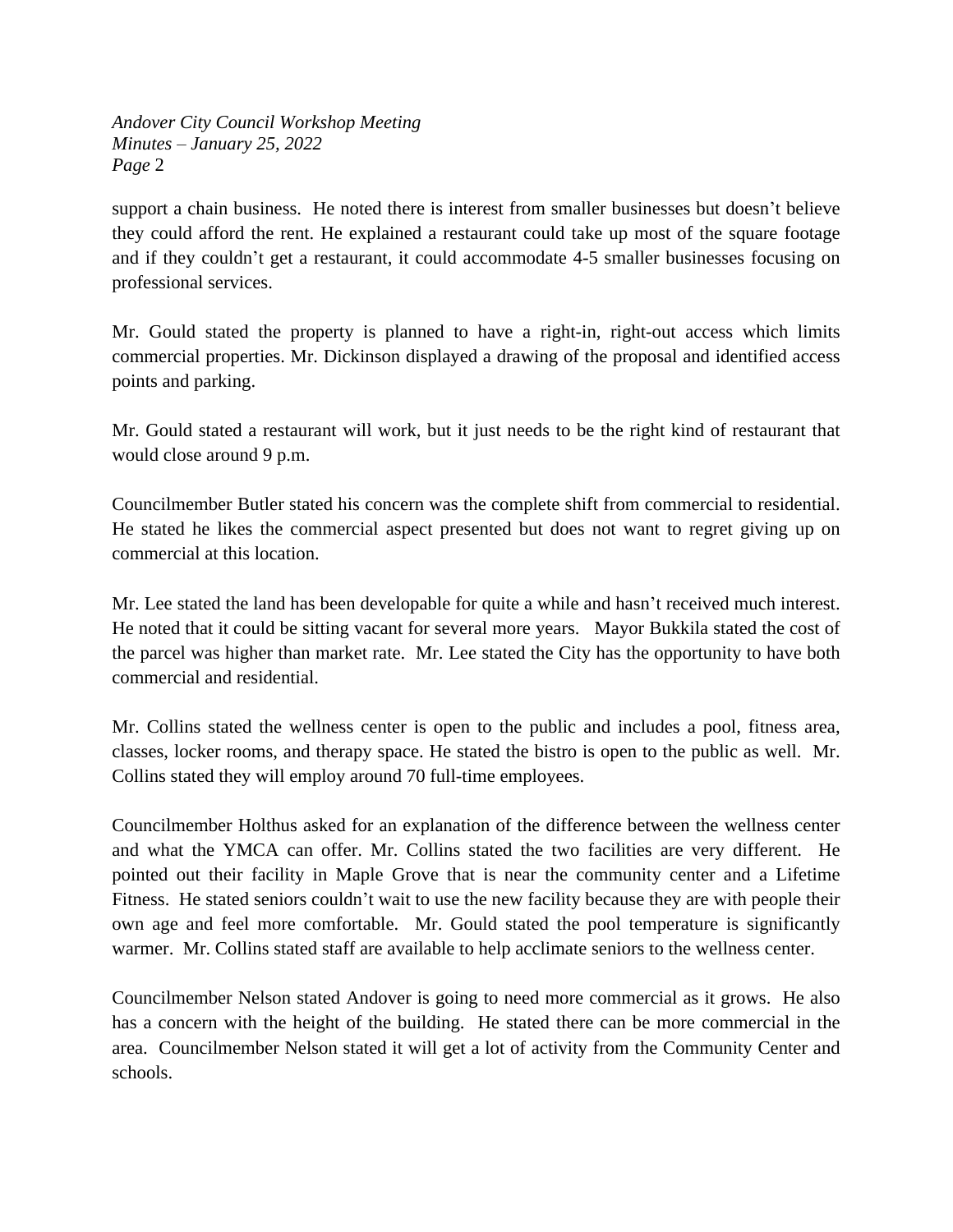Mr. Collins stated Andover is also in demand for senior living. He understands there is a need for commercial and their company is trying to solve both demands.

Mr. Lee stated he agrees it is a good corner, but the density is not high enough in the area. He stated most commercial properties want to be further south by Bunker Lake Blvd.

Mr. Dickinson noted poor access makes it difficult for commercial properties. He stated integrating commercial into the building rather than as a standalone helps with flow and access.

Councilmember Barthel stated he understands it is not feasible for a commercial development at this time. He stated the property does not need to be developed in 2022. He stated it is the City's long-range goal to make it commercial. Councilmember Barthel stated the community is asking for commercial. He does not believe the neighborhood would approve of a four-story building and he would receive phone calls from them.

Mr. Lee stated the land is not too expensive, but in his professional opinion, it is suited for a combination of residential and commercial.

Mr. Collins noted that SilverCrest works with the community when developing a project. Mr. Gould stated they would make a presentation to the community and share their vision. Mr. Lee stated they would look at a restaurant first and if that didn't work, they would search for smaller commercial businesses.

Councilmember Butler stated he is warmer to this proposal than the one first one. He is pleased to hear a restaurant is a priority. He understands bringing in rooftops with commercial helps make it more successful. Councilmember Butler would like to hear input from the public and asked how SilverCrest would go about gathering public input. Mr. Collins stated they would hold a public meeting and make a presentation promoting their facility. Mr. Gould stated they would attend a public hearing to hear and address concerns. Councilmember Butler would like to cast a wider net than the required 350 feet of the development.

Councilmember Holthus stated she likes the addition of commercial and she has seen the for-sale sign on the lot for almost 30 years. She stated she is ready for something to happen on that corner. She would like to have a neighborhood meeting to hear input from the residents.

Councilmember Nelson doesn't think 8,000 to 13,000 square feet of commercial is enough. He knows that residents aren't in favor of a four-story building. He would like to wait for a proposal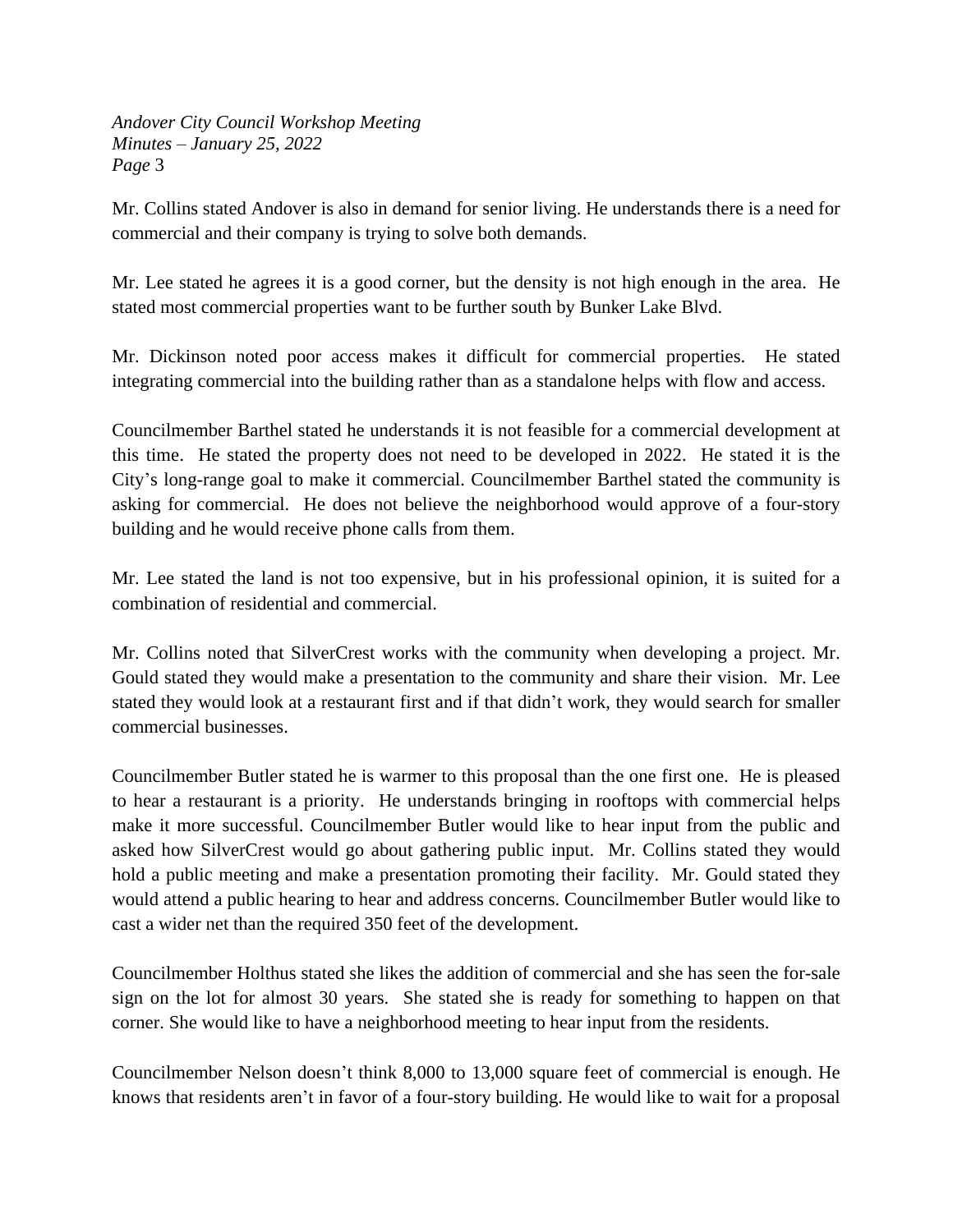with more commercial.

Mayor Bukkila stated she likes the concept and seniors like a walkable community. She thinks the proposal adds a lot to the residents in the community. Mayor Bukkila stated the Council is pressured to do high density residential and the 55+ is a preferred age group to target. She stated she likes the commercial aspect but doesn't know if the community will support four stories. Mayor Bukkila would like to see the transition from residential to high-density residential. Mr. Gould stated they can scale things down if needed and will involve the neighborhood.

Councilmember Holthus asked if Arbor Oaks is fully occupied. Mr. Dickinson stated the assisted living is full, market rate is full, and Grey Oaks does not appear to have any rentals available. Mr. Collins stated Andover has a high demand for senior living.

Councilmember Butler stated he has concerns about the building height, but understands it gets more units with better amenities. He asked if they could show a depiction of what residents would see out of their backyards. Mr. Gould stated he would like to take them on a tour of their Maple Grove site.

Mr. Berkowitz requested they look at an outdoor pickleball facility. Mr. Berkowitz asked if they could ghost out additional commercial on the property so if the demand were there, they could expand. Mr. Gould stated it would be difficult to build additional commercial on the site.

Mayor Bukkila polled the Council on who was an absolutely against and for the project. Councilmember Barthel was against the project. Councilmember Holthus is for the project, and the rest are undecided but not a definite no.

Mr. Dickinson stated the next step is for the developer to conduct a neighborhood meeting.

# *DISCUSS PINE HILLS NORTH AND PINE HILLS SOUTH PARKING LOT PAVING/22- 18*

The City Council is requested to discuss the design of the Pine Hills North and Pine Hills South parking lots and provide direction to staff on the concrete ribbon curb. Mr. Berkowitz noted the Pine Hills parking lot will encroach into the right-of-way. Mr. Berkowitz stated they typically setback park parking lots 20 feet based on the City's commercial standards. Mr. Janish stated there is an exception in the Code that allows Council to encroach into the right of way through a Consent Agenda item. The Council reached consensus to allow the encroachment.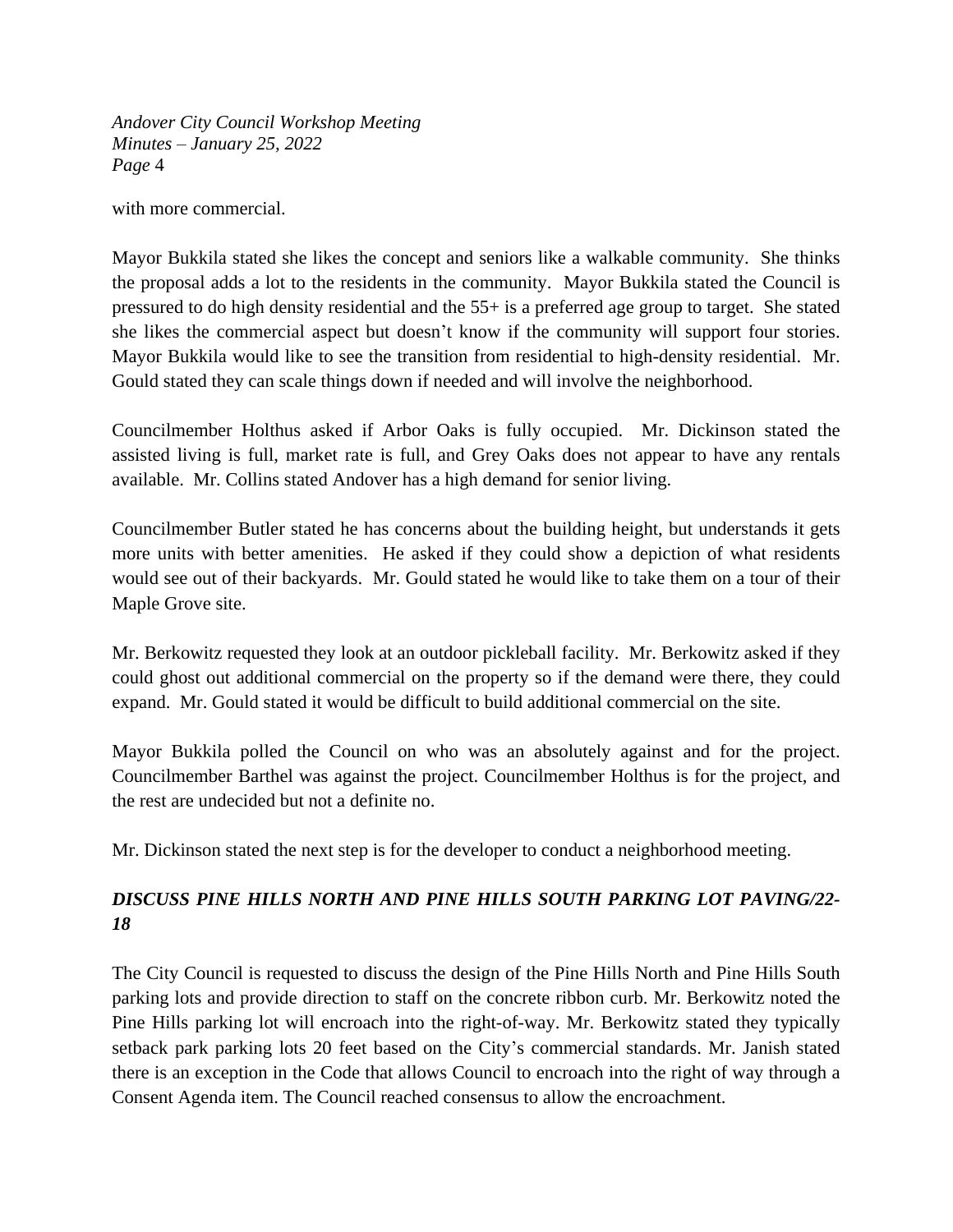Mr. Berkowitz stated parks have varied from concrete ribbon curb and does not see a need for ribbon curb at these parks. He stated the concrete curb will cost around \$120,000 and the total project cost is \$467,000.

Councilmember Nelson asked if it is easier to plow with a curb. Mr. Berkowitz stated they don't plow this lot in the winter, but the curb does help.

Mayor Bukkila stated the road leading into the parking lot may break down prematurely due to people driving on the grass. Mr. Berkowitz suggested installing concrete curb on the driveway and not in the parking lot. Councilmember Barthel stated he supports concrete curb for the drive.

The Council reached consensus to install concrete curb in the road leading to the parking lot and in the drive aisles.

## *DISCUSS VETERANS MEMORIAL CEREMONY*

The City Council is requested discuss a dedication ceremony for the Veterans Memorial. Mr. Berkowitz stated the planning committee has been working out the details of the ceremony and has selected Saturday, May 21 or Saturday, June 18. The Council reached consensus to hold the ceremony on Saturday, May 21 on Armed Forces Day.

Mr. Berkowitz stated the committee would like the ceremony at the Memorial and to close down Veterans Memorial Boulevard. They would like to have food trucks and a social hour afterwards in the vehicle maintenance facility with City funds or donations.

Mayor Bukkila stated an indoor reception could include cake, coffee, and lemonade. She stated the families of the veterans could display a picture and a story.

The Council reached consensus to limit the reception to food trucks, cake, coffee, and lemonade. Mr. Berkowitz stated the committee will work out the rest of the details.

Mr. Berkowitz stated they have had trouble selling plaques. He asked how hard staff should pursue donations to expand the memorial with statues. Mayor Bukkila stated the community event can be a fundraiser for the site. She recommended advertising in the Community Center.

Councilmember Holthus stated it would be nice to have a parking lot. Councilmember Barthel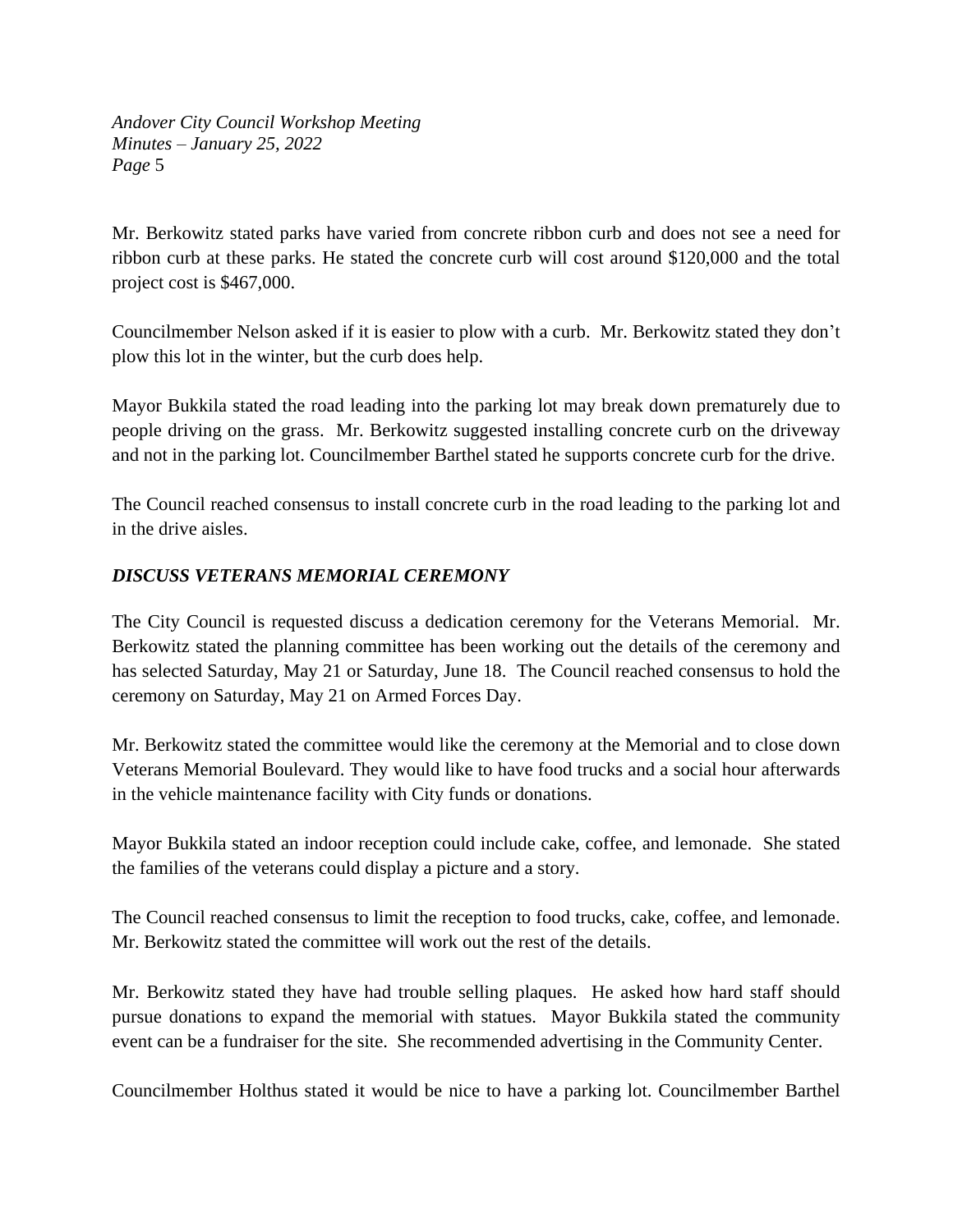agreed. Mr. Berkowitz stated there won't be parking available. Councilmember Barthel stated it would be nice to have three or four parking spaces.

Councilmember Barthel stated he plans to write an article for the newsletter about Veterans Memorial. He asked for additional details about the ceremony and he can include it in the article.

Mr. Berkowitz asked the Council to commit to a budget. The Council reached consensus to allocate up to \$5000 to the event.

## *DISCUSS MARTIN STREET NW ACCESS OFF BUNKER LAKE BOULEVARD NW*

The City Council is requested to discuss the proposed Martin Street NW/Walmart access off Bunker Lake Boulevard NW. Mr. Berkowitz stated the County has come up with a proposal to improve the entrance. He stated the County is planning on moving the median two feet and will do a full mill and overlay of the section of improvement. The cost of the project is estimated at \$200,000 and the County has asked the City to contribute to the project. Mr. Berkowitz stated staff are recommending 25% of the project cost up to a max of \$50,000. Mr. Berkowitz outlined the improvements the County has planned and displayed a drawing. Mr. Dickinson stated the Met Council has allocated \$119,000 to the City and the contribution can come out of those funds.

The Council reached consensus to pay 25% of the cost up to \$50,000.

#### *RECESS & RECONVENE*

Mayor Bukkila recessed the meeting at 7:35 p.m. The meeting was reconvened at 7:45 pm.

#### *DISCUSS PRELIMINARY PLAT PROCESS*

The City Council is requested to discuss the preliminary plat process and the amount of time it takes for staff to get plan reviews done in a timely fashion. Mr. Berkowitz explained the preliminary plat process has evolved over time. He stated staff review it down to the minute details and the pressure to get reviews done is intense. City staff is asking Council to scale down the number of required items and have them be conditional during the preliminary plat review. Mr. Berkowitz stated the large, important items will be completed and staff will make sure the details are resolved before the plans are stamped approved.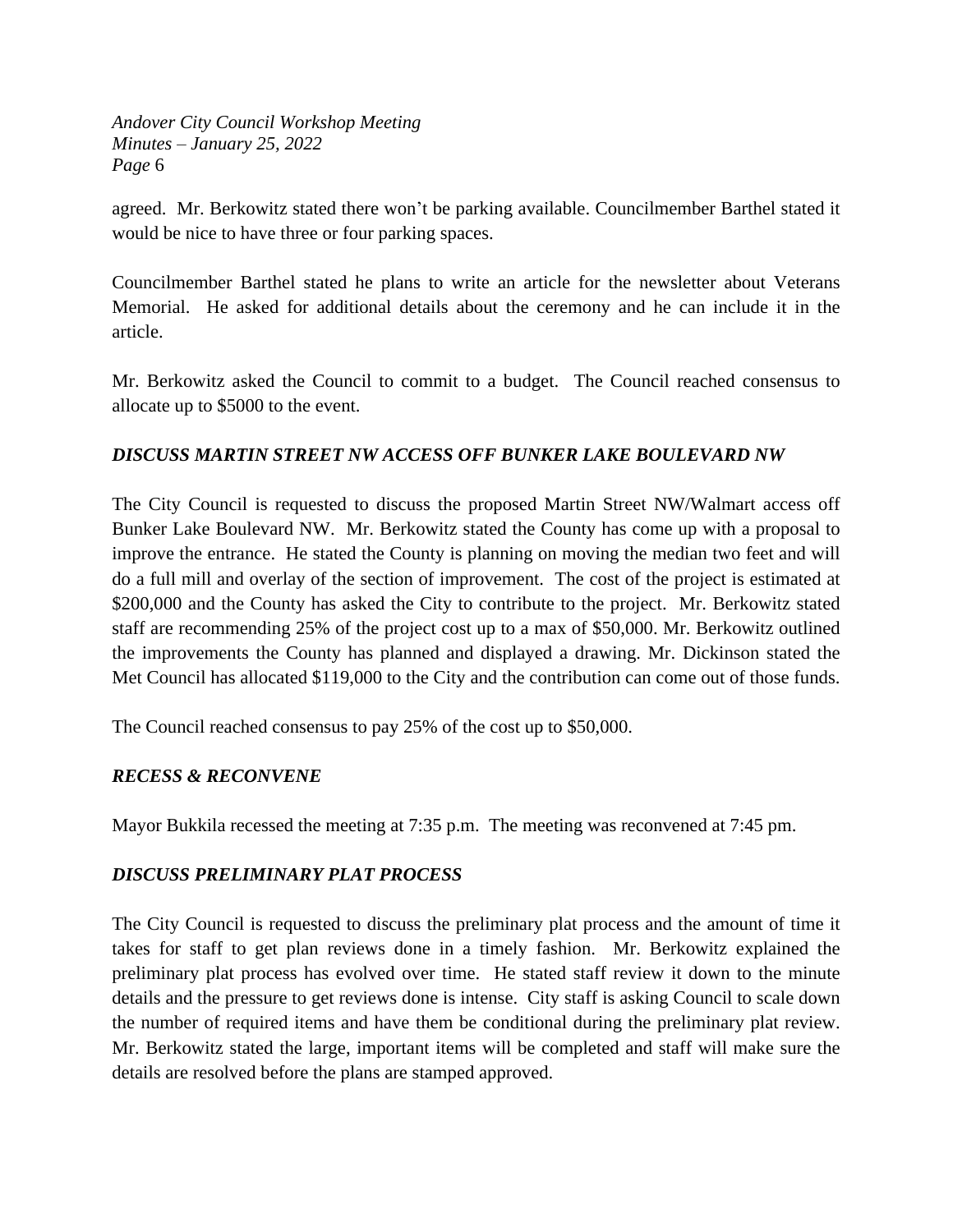Mr. Dickinson stated many purchase agreements are tied to the preliminary plat approval. Mr. Berkowitz stated the City is developer-friendly and move as fast as they can. Mr. Janish stated staff will continue make sure all the conditions are met, however, the Planning and Zoning Commission and the City Council will see a longer list of conditions.

Mr. Janish explained the preliminary plat process:

- Applicant submits the application
- The Andover Review Committee has 14 days to make comments on the application. Staff compiles the comments and sends back to the applicant. 14 days. City Code states the list is not completed until all the requirements are met.
- The City and the applicant exchange comments and solutions for 60 days and can have 4-6 rounds before the majority of comments are addressed. The 60 days can be extended to 120 days.
- When majority of items are addressed, a public hearing is scheduled with the Planning Commission and then placed on the next Council meeting.
- Once Council acts on the preliminary plat, the timelines are not in effect, and it falls under an administrative process.

Staff are recommending primary items to be required under the 15-day review and the remainder as conditional items:

- Preliminary plat info
- Geological technical report
- Stormwater report

Mr. Janish stated if core items are missing, the application goes back to applicant as incomplete. He explained if all items are present, then the comment review begins giving staff at least two reviews until a public hearing.

Mr. Berkowitz stated most other cities use this method. He stated Andover's sketch plan is similar to other cities' preliminary plat.

Councilmember Holthus asked what can be done at the sketch plan phase to make it more expedient. Mr. Berkowitz stated it depends on the scope of the project. Mr. Janish stated a sketch plan is required for a PUD. The preliminary plat allows the developer to begin grading. Mr. Dickinson stated the preliminary plat gives the developer a legal right over the property. He noted that Council will see an increase in staff comments. He stated there are multiple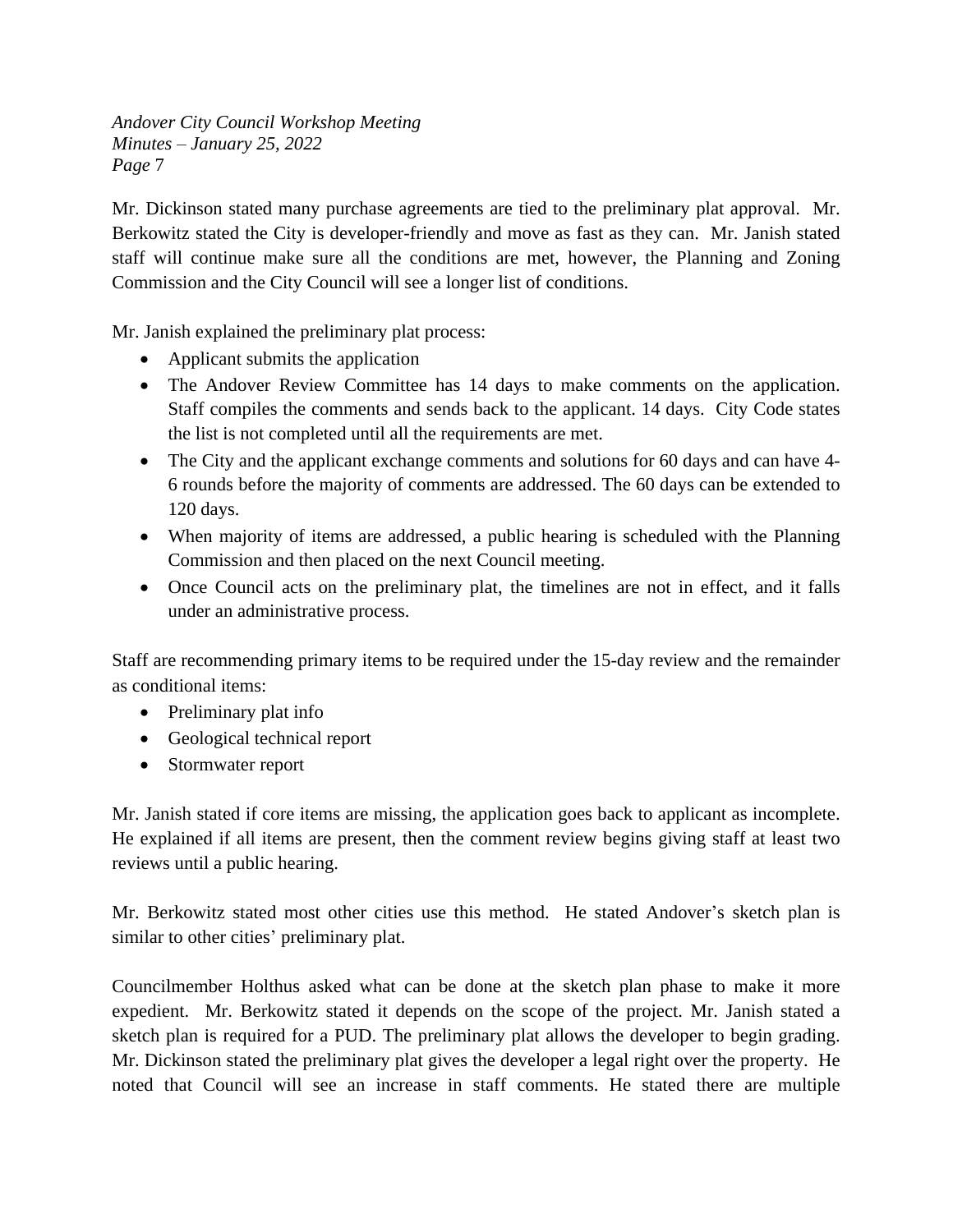developments coming through which are driving this change. Mr. Dickinson stated this method will protect the City.

Mr. Janish stated the preliminary plat checklist is an internal document. If Council has an issue with seeing longer lists of conditional items, then this isn't the route to go.

Mayor Bukkila asked if they can move forward with this process and if there are issues, add items to back to the core. Mr. Berkowitz stated Council can add items to the core if needed. Councilmember Butler asked if they could add items on a case-by-case basis and Mr. Berkowitz replied, absolutely. Mr. Berkowitz stated the sketch plan helps the process move along faster.

Councilmember Holthus stated Council can see up to 75 comments. Mr. Berkowitz stated Council has seen that many comments in the past with a project that needed to be pushed through.

The Council reached consensus to move forward with the proposed process.

## *DISCUSS AMERICAN RESCUE PLAN ACT FUNDING*

The City Council is requested to discuss how to apply funds from the American Rescue Plan Act (ARPA) in the amount of \$3.6 million. Mr. Dickinson provided a proposal for how to use the money. He explained the Federal Government proposed a standard allowance for cities getting less than \$10 million. The City completed the lost revenue computation for the City and the amount is \$1.2 million. Mr. Dickinson stated the City will be using their auditor to audit the funds. He noted the City has more flexibility with accepting the standard allocation and stated the items where it can be used. He announced road building and maintenance has been added. The funds must be spent by the end of 2024. Mr. Dickinson noted transparency is possible with the standard allocation. Mr. Dickinson stated the Met Council is looking at simpler ways to allocate their funds and they have distributed funds to the City in the amount of \$119,000 to go towards roads.

The Council reached consensus to accept the standard allocation from ARPA.

#### *PRE-AUDIT DECEMBER 2021 COMMUNITY CENTER UPDATE*

The City Council is requested to review the Andover Community Center (ACC) budget summary report for 2021. Mr. Dickinson stated the ACC is at 103% of revenue and 80% on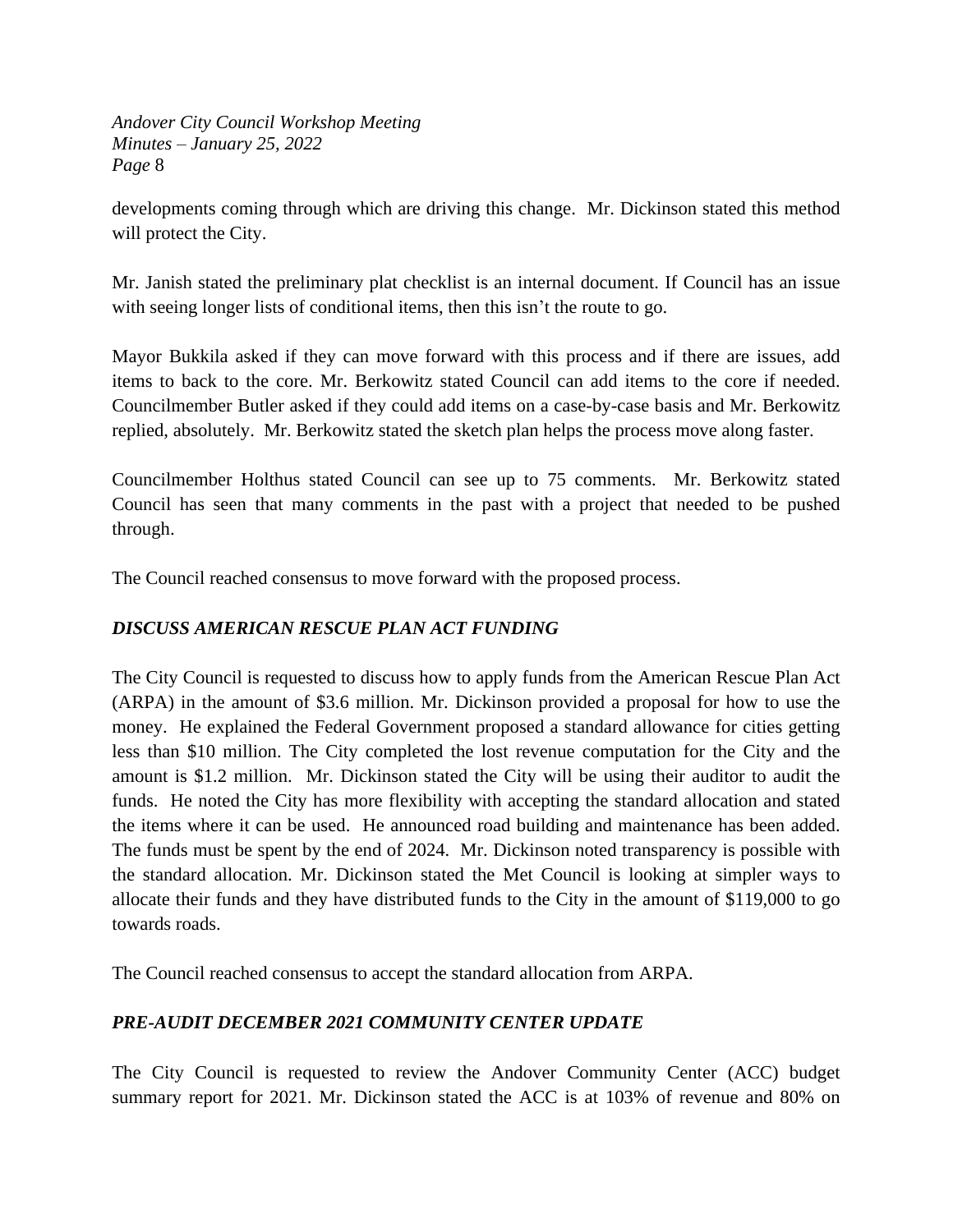budgeted expenses. He stated adequate staffing has been a challenge, so they were below in personnel costs. He noted staff are overworked and cannot maintain this workload. Mr. Dickinson stated he is looking for 1.0 FTE to be added to the Community Center.

Mayor Bukkila asked if they are replacing part-time position and adding an FTE. Mr. Dickinson stated that is his plan.

The Council reached consensus to add a 1.0 FTE to the ACC.

#### *PRE-AUDIT DECEMBER 2021 GENERAL FUND BUDGET PROGRESS REPORT*

The City Council is requested to review the pre-audit General Fund Progress Report. Mr. Dickinson stated revenue is at 104% and expenditures is at 93%. He pointed out a few areas that were under budget and over budget and explained the difference.

#### *OTHER ITEMS*

Mayor Bukkila asked when the City is going to start actively planning for Emergency Management. Mr. Dickinson stated staff is working with Anoka County Emergency Management to start getting National Incident Management System (NIMS) training set up for staff and Councilmembers. Mayor Bukkila asked if they were working with the Department of Homeland Security and risk assessments. Mr. Dickinson stated he wished he had the time. Mayor Bukkila explained the NIMS training is mostly online and there are courses for elected officials in addition to staff.

Councilmember Butler stated he would like to discuss the Parks and Open Space Commissions' roles and names to see if they should be adjusted. Mayor Bukkila stated staff can review the Commissions' roles and add it to a workshop meeting. Councilmember Butler would like to shift how the land was acquired to how does the public use it.

#### *ADJOURNMENT*

*Motion* by Barthel, seconded by Nelson, to adjourn the meeting at 8:32 p.m. Motion carried unanimously.

Respectfully submitted,